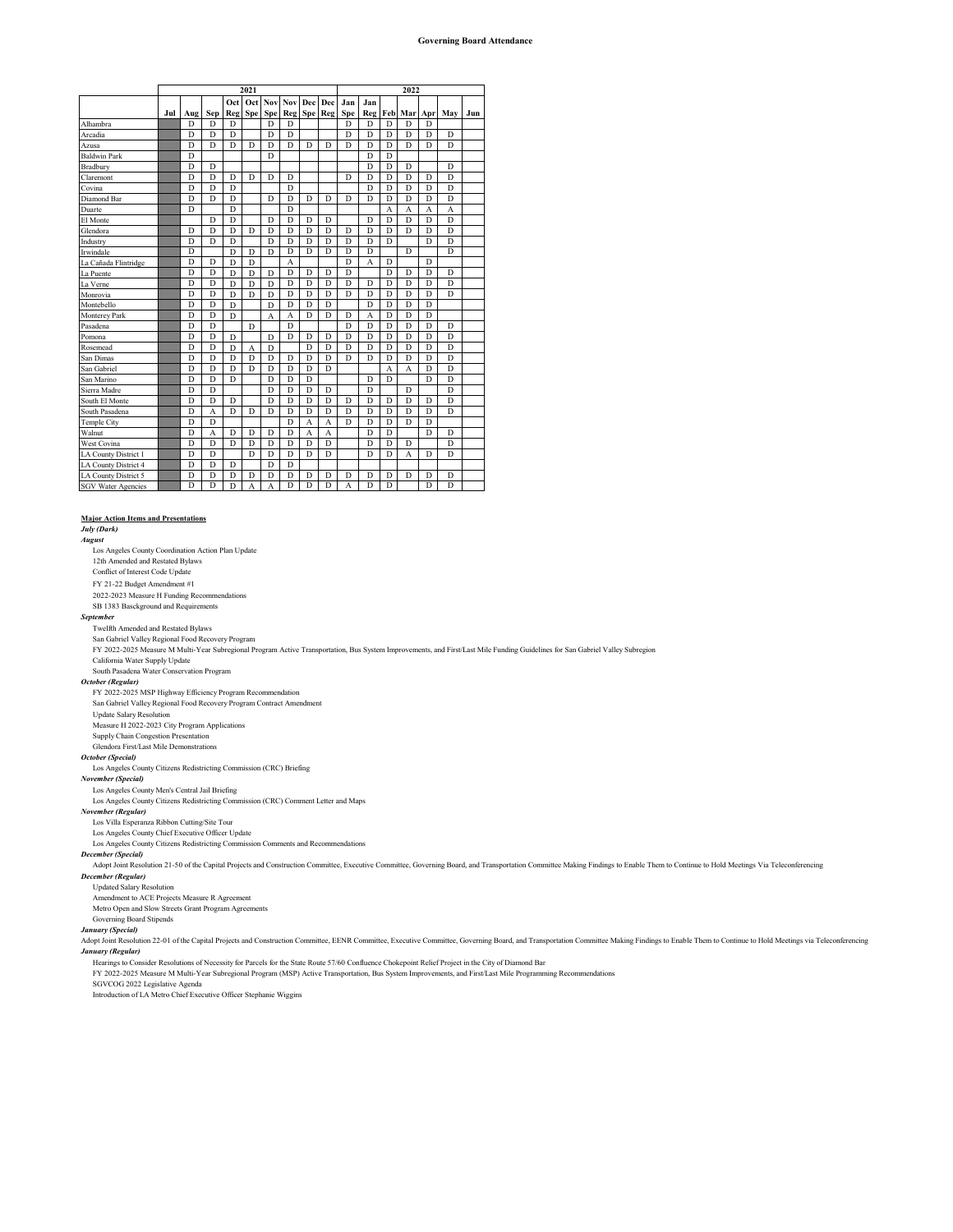# **Capital Projects & Construction**

|                                     |              |     |     |     | 2021         |                  |            |                      |     |                                     | 2022 |     |     |
|-------------------------------------|--------------|-----|-----|-----|--------------|------------------|------------|----------------------|-----|-------------------------------------|------|-----|-----|
|                                     |              |     |     |     | Nov          | Nov              | <b>Dec</b> | <b>Dec</b>           | Jan | Jan                                 |      |     |     |
|                                     | Jul          | Aug | Sep | Oct | 15th         | 18 <sub>th</sub> |            |                      |     | 13th 16th 13th 20th Feb   Mar   Apr |      | May | Jun |
| Central District (El Monte)         | ✓            |     |     | ✓   |              |                  |            | ✔                    |     | ✓                                   |      |     |     |
| <b>COG</b> President                | ✓            |     |     | ✔   |              |                  |            | v                    |     |                                     |      |     |     |
| Industry                            | ✓            | ✓   |     | ✔   | $\checkmark$ | ✓                |            | v                    | ✓   | $\checkmark$                        |      |     |     |
| <b>LA County</b>                    | ✓            |     | ✓   | ✓   |              |                  |            |                      |     |                                     |      |     |     |
| Montebello                          |              | ✓   |     |     | ✔            |                  |            | $\checkmark$         |     | ✓                                   |      |     |     |
| Northeast District (La Verne)       | $\checkmark$ |     |     | ✔   |              |                  |            | $\ddot{\phantom{0}}$ |     | ✔                                   |      |     |     |
| Northwest District (San Marino)     | ✓            |     |     | √   |              |                  |            | v                    |     | ✓                                   |      |     |     |
| Pomona                              | ✓            | ✔   |     | ✓   |              | ✓                |            | ✔                    |     | ✓                                   |      |     |     |
| Southeast District (Diamond Bar)    | ✓            |     |     | ✓   |              |                  |            | v                    |     | ✓                                   |      |     |     |
| Southwest District (South Pasadena) | $\checkmark$ |     |     | ✓   |              |                  |            | v                    |     | ✓                                   |      |     |     |
|                                     |              |     |     |     |              |                  |            |                      |     |                                     |      |     |     |

# **Agenda Topics**

# *July*

Approval of Award to Skanska USA A Construction Contract for the Fullerton Road Grade Separation Construction Completion Project

# *August*

Approval of Contract with AECOM for the Construction Management Services for the Fullerton Project

# *September*

Approval of Contract with Biggs Cardosa Associates, Inc. for the Fullerton Road Grade Seperation Project Approval of Contract with KPFF for Gold Line Bridge Project (La Verne)

# *October*

E-Bike Purchase

*November 15th*

Bike Share Operator Contract Update

# *November 18th*

Adopt Resolution 21-48 of the Capital Projects and Construction Committee, Executive Committee, and Governing Board Making I *December 13th*

2022 Capital Projects, Construction, and Transportation Legislative Priorities

Agreement 21-30 with National Railroad Safety Services, Inc. for Railroad Flagging Services

Task Order 02 with WSP USA for Construction Management Services

Preview of The Hearings to Consider Resolutions of Necessity for Parcels for the SR 57/60 Project in Diamond Bar

Utility Relocation Agreement with SCE for SR 57/60 Project Phase 1

Task Order No. 03, Revision 9 for Final Design for At-Grade Crossing Safety Improvements

Task Order No. 04, Revision 16 for Final Design for Montebello Corridor Grade Separation Project

# *December 16th*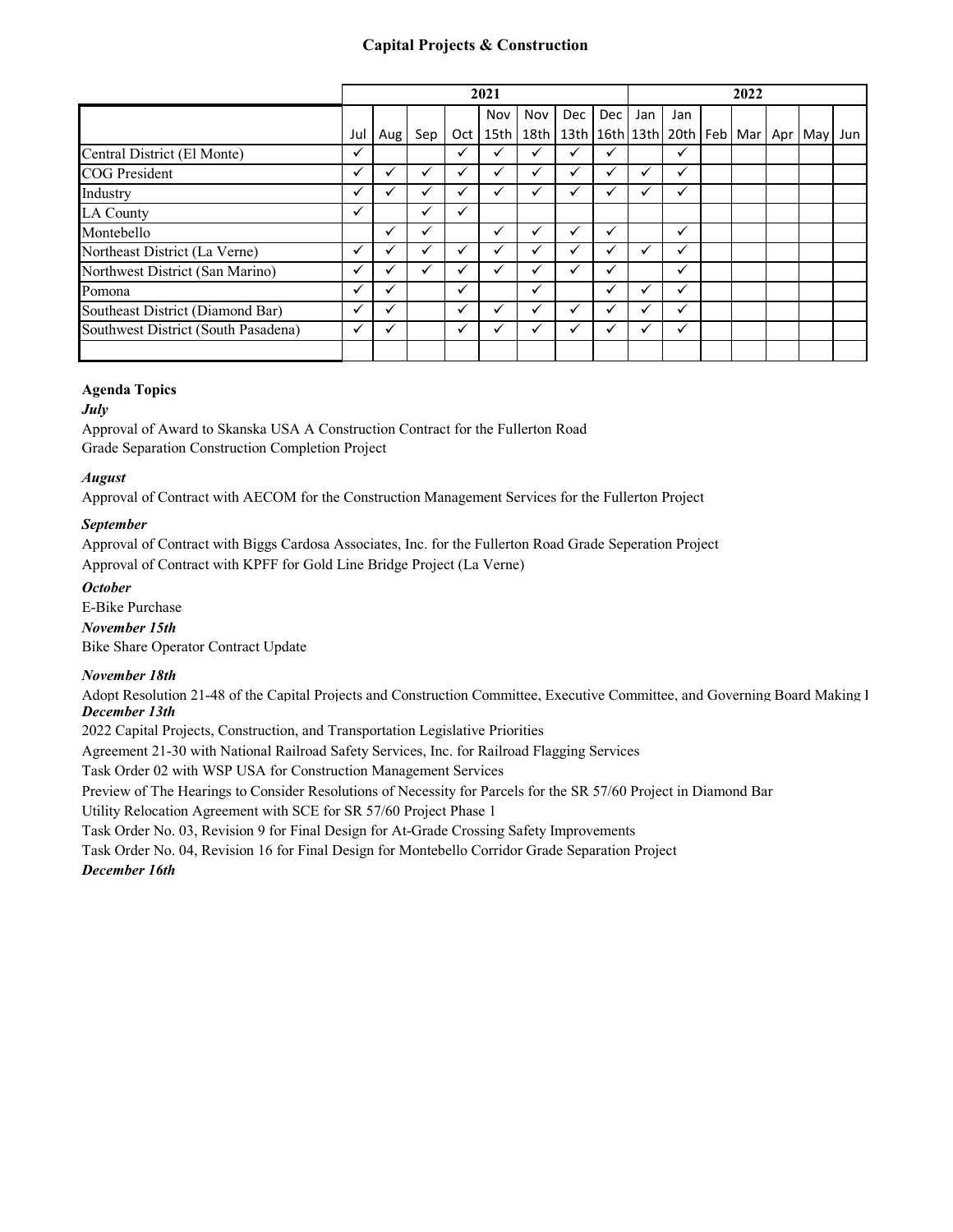## **Transportation Attendance**

|                        |                 |              | 2021 |                   |                                |              |              |                                         |                                  |                         |                         |              | 2022                    |     |                       |              |             |                         |
|------------------------|-----------------|--------------|------|-------------------|--------------------------------|--------------|--------------|-----------------------------------------|----------------------------------|-------------------------|-------------------------|--------------|-------------------------|-----|-----------------------|--------------|-------------|-------------------------|
|                        | Jul Aug Sep Oct |              |      | <b>Nov</b><br>4th | <b>Nov</b><br>16 <sub>th</sub> | Dec<br>9th   | Dec          | Jan<br>13 <sub>th</sub><br>16th (Joint) | Jan<br>13 <sub>th</sub><br>(Spe) | Jan<br>20 <sub>th</sub> | Feb<br>10 <sub>th</sub> | Feb<br>17th  | Mar<br>10 <sub>th</sub> | Mar | Mar<br>17th 24th 14th | Apr          | Apr<br>21st | May<br>10 <sub>th</sub> |
| Alhambra               | $\checkmark$    | $\checkmark$ |      | ✓                 |                                | ✓            |              | ✓                                       |                                  | ✓                       |                         | $\checkmark$ | ✓                       |     | ✓                     |              | ✓           | ✓                       |
| Claremont              | $\checkmark$    | $\checkmark$ | ✓    | $\checkmark$      | ✓                              | $\checkmark$ |              | ✓                                       | ✓                                |                         | ✓                       |              | ✓                       | ✓   | ✓                     | $\checkmark$ | ✓           | ✓                       |
| Diamond Bar            | ✓               | ✓            | ✓    | ✓                 | ✓                              | ✓            | ✓            |                                         | $\checkmark$                     |                         | ✓                       |              |                         | ✓   |                       | $\checkmark$ |             | ✓                       |
| Duarte                 |                 | ✓            | ✓    | ✓                 |                                |              |              |                                         |                                  |                         | ✓                       |              |                         |     |                       | ✓            |             |                         |
| Glendora               |                 | $\checkmark$ |      | ✓                 | $\checkmark$                   | $\checkmark$ | $\checkmark$ |                                         | ✓                                |                         | ✓                       |              |                         | ✓   |                       | $\checkmark$ |             | ✓                       |
| Industry               | $\checkmark$    | $\checkmark$ | ✓    | ✓                 | ✓                              | ✓            | ✓            | ✓                                       | ✓                                | $\checkmark$            | ✓                       | ✓            |                         | ✓   | ✓                     | ✓            | ✓           | ✓                       |
| La Cañada Flintridge   |                 | ✓            | ✓    | ✓                 |                                |              |              | $\checkmark$                            |                                  | $\checkmark$            | ✓                       |              |                         |     |                       |              |             |                         |
| L.A. County District 1 |                 | $\checkmark$ | ✓    | ✓                 |                                | $\checkmark$ | $\checkmark$ |                                         | ✓                                |                         | $\checkmark$            |              |                         | ✓   |                       | ✓            |             | ✓                       |
| L.A. County District 4 | $\checkmark$    | ✓            | ✓    | ✓                 | ✓                              | ✓            |              |                                         | ✓                                |                         |                         |              |                         |     |                       |              |             |                         |
| L.A. County District 5 |                 | ✓            | ✓    | ✓                 | ✓                              | $\checkmark$ | $\checkmark$ |                                         | $\checkmark$                     |                         | $\checkmark$            |              |                         | ✓   |                       | $\checkmark$ |             | ✓                       |
| <b>Monterey Park</b>   | $\checkmark$    | ✓            | ✓    |                   | ✓                              | $\checkmark$ |              | ✓                                       | $\checkmark$                     | $\checkmark$            |                         | $\checkmark$ |                         |     | ✓                     |              | ✓           | ✓                       |
| Pasadena               |                 | $\checkmark$ | ✓    | ✓                 |                                |              |              |                                         | $\checkmark$                     |                         | ✓                       |              |                         |     |                       | ✓            |             |                         |
| Pomona                 | $\checkmark$    | $\checkmark$ | ✓    | ✓                 | $\checkmark$                   | ✓            | $\checkmark$ | ✓                                       | ✓                                | $\checkmark$            | ✓                       | $\checkmark$ | ✓                       | ✓   | ✓                     | $\checkmark$ | ✓           |                         |
| San Gabriel            | ✓               | ✓            | ✓    | ✓                 |                                | ✓            | $\checkmark$ |                                         |                                  |                         |                         |              |                         |     |                       |              |             |                         |
| South El Monte         | ✓               | ✓            | ✓    | ✓                 | ✓                              |              | ✓            | $\checkmark$                            | ✓                                | $\checkmark$            | ✓                       | ✓            | ✓                       | ✓   | ✓                     | ✓            | ✓           | ✓                       |
| South Pasadena         |                 |              |      | ✓                 | ✓                              | $\checkmark$ | ✓            |                                         |                                  | $\checkmark$            | $\checkmark$            | $\checkmark$ | $\checkmark$            |     |                       |              |             |                         |
| Temple City            | ✓               |              | ✓    |                   | ✓                              |              | $\checkmark$ | ✓                                       | ✓                                |                         |                         | ✓            |                         |     |                       |              | ✓           | ✓                       |
| Walnut                 |                 |              |      |                   |                                |              | ✓            |                                         |                                  |                         |                         |              |                         |     |                       |              |             |                         |

**Agenda Topics** *July (Dark)*

## *August*

Remarks from SGVCOG President

57/60 Confluence Chokepoint Relief Project INFRA Grant Funding Metro First/Last Mile Guidelines Updates

Review of FY 2022-2025 Measure M Multi-Year Subregional Program Active Transportation, Bus System Improvements, and First/Last Mile Funding Guidelines AB 43 (Friedman)

Appointment of SGVCOG Delegate to the LAX Community Noise Roundtable

## *September*

Metro Fareless Systems Initiative Updates U.S. Bipartisan Infrastructure Framework Overview

Gold Line/I-210 Barrier Improvement Project

## *October*

57/60 Confluence Chokepoint Relief Project Updates

## Metro Transit Oriented Communities Technical Assistance Program

Measure M Multi-Year Subregional Program FY 2022-2025 Active Transportation, Bus System Improvements, and First/Last Mile Funding Application

## Foothill Transit Forward

*November 4th*

## 2022 SGVCOG Transportation Legislative Priorities Foothill Transit Bus Stop Enhancement Program

San Gabriel Valley Transit Feasibility Study Updates

## San Gabriel Valley Regional VMT Mitigation Program Study Updates

*November 16th*

## Metro Public Safety Advisory Committee's Recommendation on Metro Law Enforcement Funding

*December 9th*

FY 2022-2025 Measure M Multi-Year Subregional Program Active Transportation, Bus System Improvements, and First/Last Mile Programming Recommendations

## Strategic Plan Metro Transit Fare Collection Resumption

*December 16th*

Adopt Joint Resolution 21-50 of the Capital Projects and Construction Committee, Executive Committee, Governing Board, and Transportation Committee Making Findings to Enable Them to Continue to Hold Meetings via Teleconfer *January 13th (Joint)*

Adopt Joint Resolution 22-01 of the Capital Projects and Construction Committee, EENR Committee, Executive Committee, Governing Board, and Transportation Committee Making Findings to Enable Them to Continue to Hold Meeting *January 13th (Special)*

## East San Gabriel Valley Mobility Action and Area Plans

COVID-19's Impact on Aviation Activities

## *January 20th*

Adopt Joint Resolution 22-02 of the Capital Projects and Construction Committee, EENR Committee, Executive Committee, Governing Board, and Transportation Committee Making Findings to Enable Them to Continue to Hold Meeting *February 10th*

## FY 2017-2021 MSP Reprogramming Requests

FY 2021-2022 Chair and Vice Chair Elections

## Metro North Hollywood-to-Pasadena BRT Project Updates

Metro Transit Operations Temporary Service Reduction Updates SGV Slower Safer Streets Updates

## *February 17th*

## Adopt Joint Resolution 22-12 of the Capital Projects and Construction Committee, EENR Committee, Executive Committee, Governing Board, and Transportation Committee Making Findings to Enable Them to Continue to Hold Meeting *March 10th*

Adopt Joint Resolution 22-14 of the Capital Projects and Construction Committee, EENR Committee, Executive Committee, Governing Board, and Transportation Committee Making Findings to Enable Them to Continue to Hold Meeting *March 17th* Gold Line Foothill Extension Project Updates

## Metro I-10 ExpressLanes Extension Updates

AB 773 (Nazarian) Legislative Updates

## *March 24th*

Adopt Joint Resolution 22-17 of the Capital Projects and Construction Committee, EENR Committee, Executive Committee, Governing Board, and Transportation Committee Making Findings to Enable Them to Continue to Hold Meeting *April 14th*

Regional Dedicated Transit Lanes Study Metro FY 2023 Budget

## Olympics 2028 Mobility Concept Plan Updates

*April 21st*

## Adopt Joint Resolution 22-18 of the Capital Projects and Construction Committee, EENR Committee, Executive Committee, Governing Board, and Transportation Committee Making Findings to Enable Them to Continue to Hold Meeting *May 10th*

Proposed SGVCOG Measure M Multi-Year Subregional Program (MSP) Funding Policy for Awarded Projects

## Metro FY 2023 Budget

San Gabriel Valley Transit Feasibility Study Updates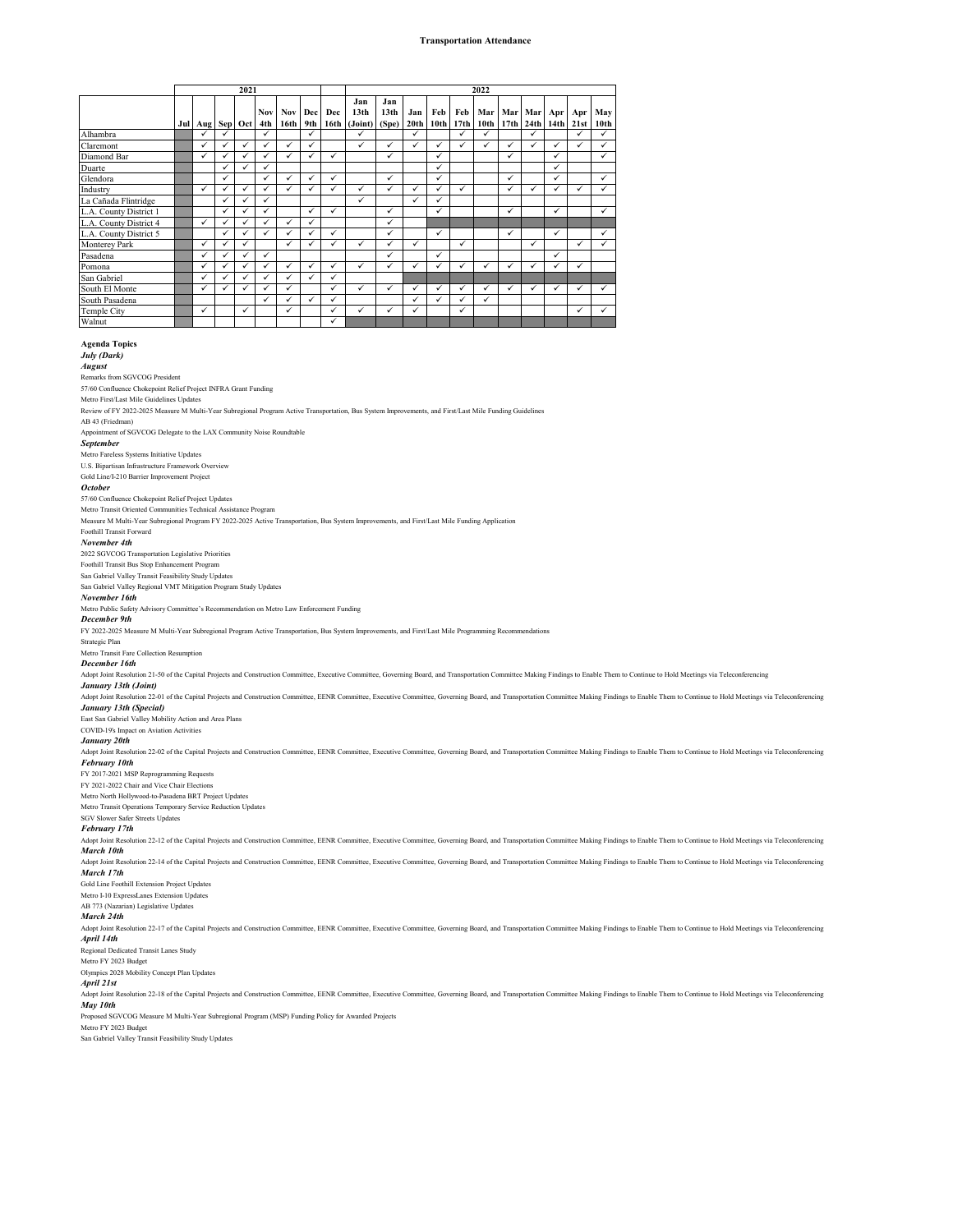## **EENR Attendance**

|                          |   |                         | 2021 |              |   |                         |     |              |                       |              | 2022 |                          |              |   |              |                                         |     |
|--------------------------|---|-------------------------|------|--------------|---|-------------------------|-----|--------------|-----------------------|--------------|------|--------------------------|--------------|---|--------------|-----------------------------------------|-----|
|                          |   | Jul Aug Sep Oct Nov Dec |      |              |   | Jan<br>12 <sub>th</sub> | Jan | Jan          | Jan<br>13th 19th 20th | Feb<br>16th  | Feb  | 17th 10th 16th 24th 20th |              |   |              | Mar Mar Mar Apr May<br>18 <sub>th</sub> | Jun |
| Claremont                | ✓ |                         |      | ✓            | ✓ | ✓                       |     | $\checkmark$ | ✓                     | $\checkmark$ |      |                          | ✓            |   | ✓            | ✓                                       |     |
| Covina                   |   | ✓                       |      | ✓            |   | ✓                       |     | ✓            |                       | ✓            |      |                          | ✓            |   | ✓            | ✓                                       |     |
| Duarte                   | ✓ | $\checkmark$            |      | ✓            |   |                         |     | ✓            |                       | ✓            |      |                          | ✓            |   |              | ✓                                       |     |
| El Monte                 |   |                         |      |              |   |                         |     |              |                       |              |      |                          |              |   |              |                                         |     |
| Pasadena                 | ✓ |                         | ✓    | $\checkmark$ | ✓ | ✓                       |     | ✓            | ✓                     | ✓            |      |                          | ✓            |   |              | ✓                                       |     |
| Pomona                   | ✓ | ✓                       |      | ✓            | √ | ✓                       |     | ✓            | ✓                     | ✓            |      |                          | $\checkmark$ |   | ✓            | ✓                                       |     |
| Rosemead                 | ✓ | $\checkmark$            |      | $\checkmark$ | ✓ | ✓                       | ✓   | ✓            | ✓                     | ✓            | ✓    | ✓                        | $\checkmark$ |   | ✓            | $\checkmark$                            |     |
| San Dimas                | ✓ | $\checkmark$            |      | ✓            | ✓ | ✓                       | ✓   | ✓            | ✓                     | $\checkmark$ | ✓    | ✓                        | $\checkmark$ | ✓ | $\checkmark$ | ✓                                       |     |
| San Gabriel              | ✓ |                         | ✓    |              |   | ✓                       |     |              | ✓                     |              | ✓    | ✓                        |              |   |              |                                         |     |
| Sierra Madre             | ✓ | $\checkmark$            | ✓    |              | ✓ |                         | ✓   | ✓            | ✓                     |              |      | ✓                        | ✓            |   | ✓            |                                         |     |
| Temple City (Ex-officio) |   |                         |      |              |   |                         |     |              |                       |              |      |                          |              |   |              | ✓                                       |     |
| West Covina              | ✓ |                         |      | ✓            | ✓ | ✓                       |     | ✓            |                       | ✔            | ✓    |                          |              |   |              | ✓                                       |     |

**Agenda Topics** *July (Dark) August* Juan Bautista de Anza National Historic Trail Governor Newsom's 30x30 Initiative San Gabriel Valley Regional Food Recovery Program Solid Waste Advocacy Updates *September* SoCalGas Public Direct Install Program Quemetco Battery Recycling Facility Overview Los Angeles County Climate Vulnerability Assess Wildfire Prevention Planning in the San Gabriel Valley *October* COVID-19 Updates 2021 San Gabriel Valley Energy Champion Awards Progress Updates SoCalREN Kits for Kids Program Educational Toolkit on Air Quality Sensors *November* 2022 SGVCOG EENR Legislative Priorities Strategic Plan Update SB 619's Implications on SB 1383 Compliance SGVCOG Wildfire Adaptation and Prevention Efforts *December* Regional Recycled Water Program *January 12th* Adopt Resolution 22-01-EENR to Enable the EENR Committee to Continue to Hold Meetings via Teleconferencing *January 13th* Adopt Joint Resolution 22-01 of the Capital Projects and Construction Committee, EENR Committee, Executive Committee, Governing Board, and Transportation Committee Making Findings to Enable Them to Continue to Hold Meeting *January 19th* 2022-2023 San Gabriel Valley Energy Champion Awards Structure CalRecycle SB 1383 Local Assistance Grant Progra Los Angeles County Department of Public Health COVID-19 Updates *January 20th* Adopt Joint Resolution 22-02 of the Capital Projects and Construction Committee, EENR Committee, Executive Committee, Governing Board, and Transportation Committee Making Findings to Enable Them to Continue to Hold Meeting *February 16th* 2022 SoCalREN Public Agency Programs Overview SB 45 (Portantino) 2022 Solid Waste Legislative Updates SGVCOG Wildfire Adaptation and Prevention Updates *February 17th* Adopt Joint Resolution 22-12 of the Capital Projects and Construction Committee, EENR Committee, Executive Committee, Governing Board, and Transportation Committee Making Findings to Enable Them to Continue to Hold Meeting *March 10th* Adopt Joint Resolution 22-14 of the Capital Projects and Construction Committee, EENR Committee, Executive Committee, Governing Board, and Transportation Committee Making Findings to Enable Them to Continue to Hold Meeting *March 16th* Bassett/Avocado Heights Advanced Energy Community State Water Resource Control Board Emergency Water Conseveration Mandat San Gabriel Valley Regional Food Recovery Program Study Findings *March 24th* Adopt Joint Resolution 22-17 of the Capital Projects and Construction Committee, EENR Committee, Exceutive Committee, Governing Board, and Transportation Committee Making Findings to Enable Them to Continue to Hold Meeting *April 20th* AB 2026 (Friedman) SB 54 (Allen) City Initiative Highlight: South Pasadena's Leaf Blower Ordinance eSGV Residential Enegy Efficiency Program Updates Southern California Edison Charge Ready Program Updates

# *May 18th*

ent Sustainable Energy Coalition Overview Metropolitan Water District of Southern California Outdoor Watering Restriction Updates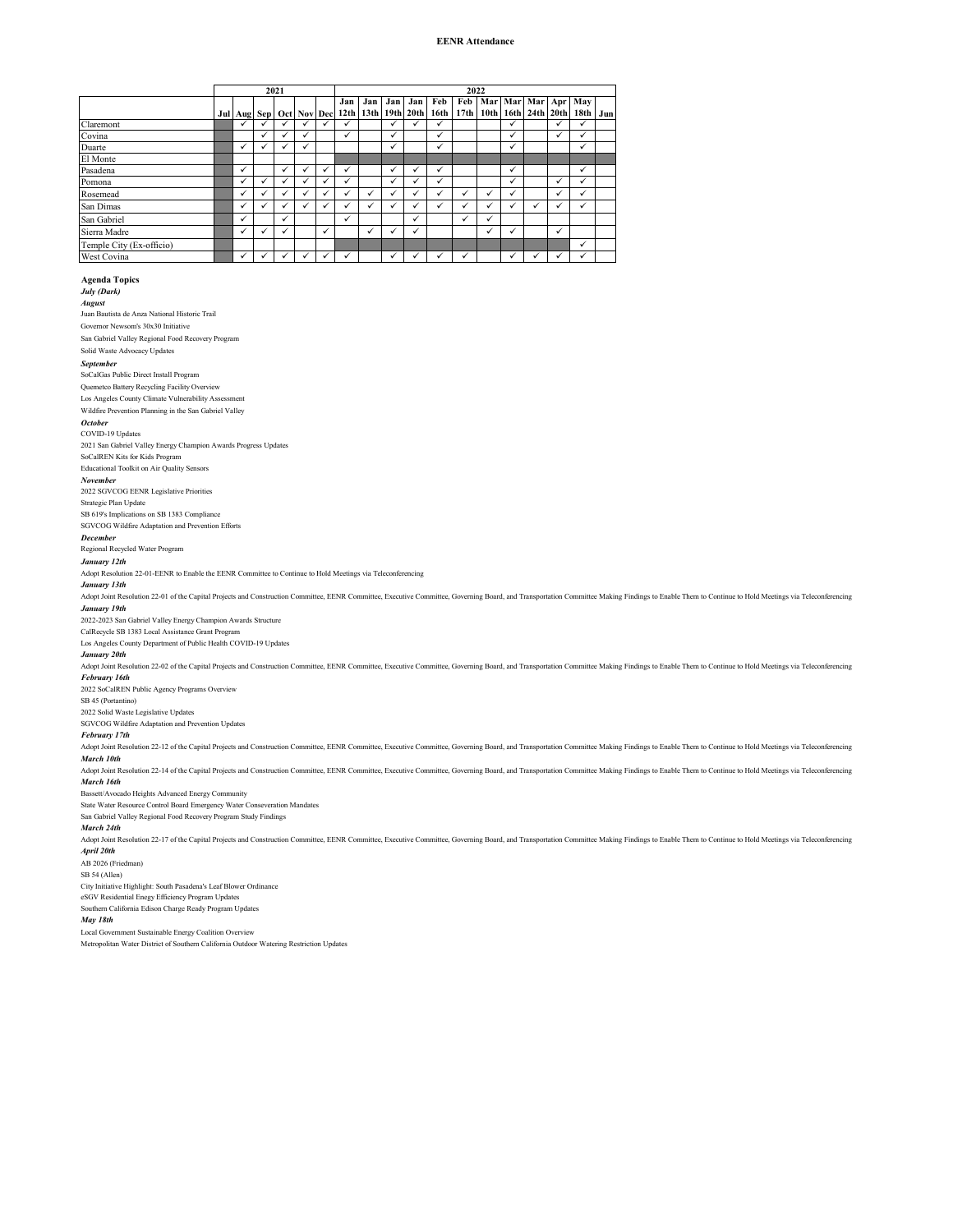# **Water Attendance**

|                |     |              |            | 2021 |              |            |              |     |              | 2022 |            |     |
|----------------|-----|--------------|------------|------|--------------|------------|--------------|-----|--------------|------|------------|-----|
|                | Jul | Aug          | <b>Sep</b> | Oct  | <b>Nov</b>   | <b>Dec</b> | Jan          |     | Feb   Mar    | Apr  | <b>May</b> | Jun |
| Claremont      |     | ✓            |            |      | ✓            |            | ✓            |     | √            | ✓    |            |     |
| Glendora       |     | ✓            |            |      |              |            | ✓            |     |              |      |            |     |
| Monrovia       |     | $\checkmark$ |            | v    |              |            | v            |     | v            |      | v          |     |
| Rosemead       |     |              |            |      |              |            | ✓            |     |              |      |            |     |
| South Pasadena |     | $\checkmark$ |            | ✓    | ✓            | ✓          | ✓            |     | ✓            | ✓    | ✓          |     |
| <b>TVMWD</b>   |     | N/A          | N/A        | N/A  | N/A          | N/A        | N/A          | N/A | $\checkmark$ | ✓    | ✓          |     |
| <b>USGVMWD</b> |     | N/A          | $\rm N/A$  | N/A  | $\checkmark$ |            | $\checkmark$ |     | ✓            |      |            |     |

# **Agenda Topics**

*July (Dark)*

# *August (Joint Meeting with Water TAC)*

Water Supply/Drought Update Presentation from MWD MS4 Permit Safe Clean Water Program Updates

# *September (Joint Meeting with Water TAC)*

Biotic Ligand Model for Zinc presentation

Water supply update

MS4 Permit

# *October (Joint Meeting with Water TAC)*

2022 Legislative Platform

MS4 Permit

Safe Clean Water Program Updates

# *November (Joint Meeting with Water TAC)*

2022 Legislative Platform

Recycled Water in SGV

Litigation updates

# *December (Joint Meeting with Water TAC)*

AB 361 Resolution

# *January (Joint Meeting with Water TAC)*

Strategic Plan Update

State Water Project Updates

# *February (Joint Meeting with Water TAC)*

State Water Board Conservation Mandates

# *March (Joint Meeting with Water TAC)*

ULAR/Rio Hondo Scientific Study Updates SSS DWR Requirements Update

# *April (Joint Meeting with Water TAC)*

TVMWD overview

FCA overview

# *May (Joint Meeting with Water TAC)*

Drought update

FCA Case Study (Monrovia) Evaluation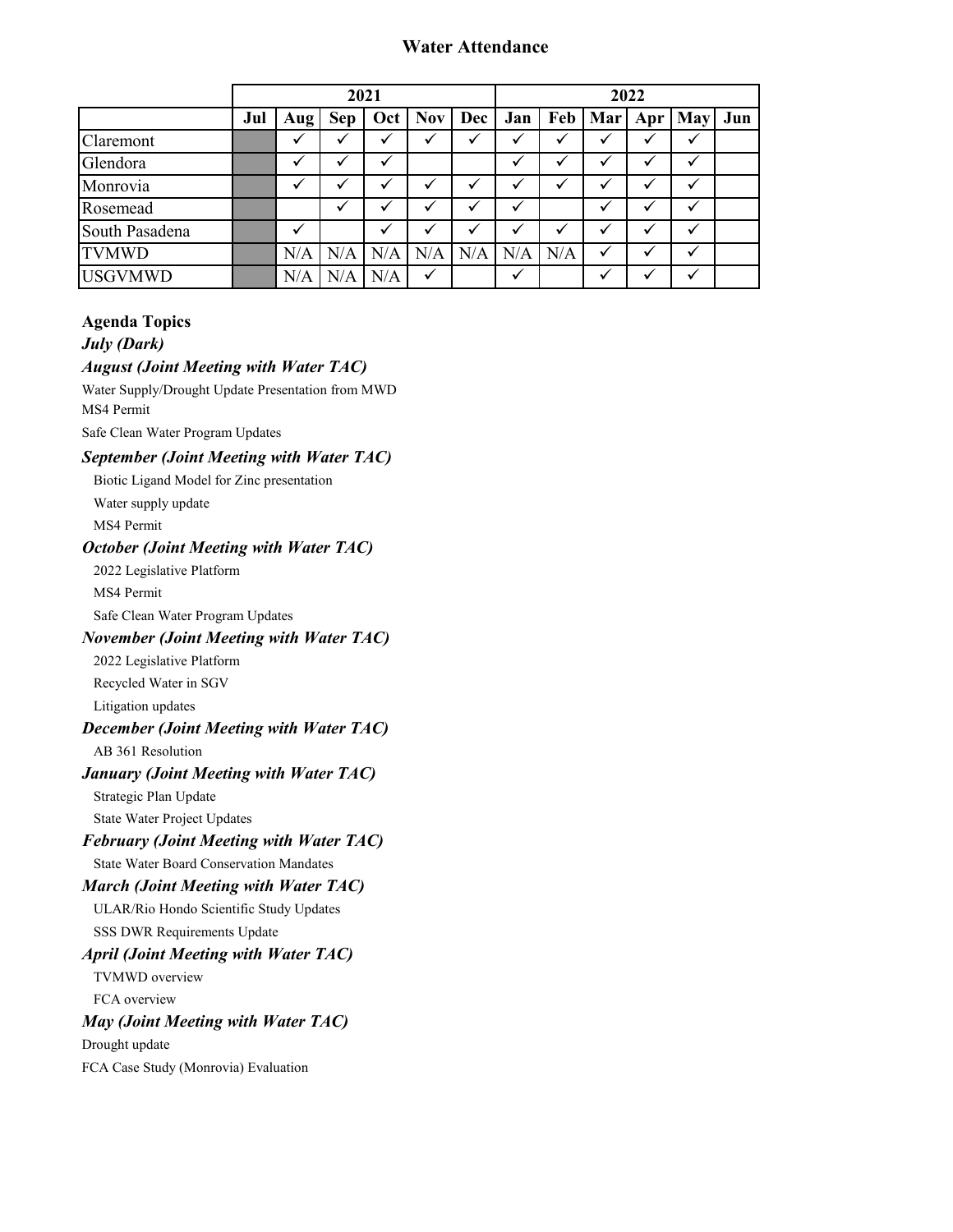# **Water TAC Attendance**

|                                      |              |     | 2021         |              |              |              |              |              |   | 2022         |                       |     |
|--------------------------------------|--------------|-----|--------------|--------------|--------------|--------------|--------------|--------------|---|--------------|-----------------------|-----|
|                                      | Jul          | Aug | <b>Sep</b>   | Oct          | <b>Nov</b>   |              | Dec Jan      |              |   |              | Feb   Mar   Apr   May | Jun |
| Alhambra                             | ✓            | ✓   |              | $\checkmark$ | ✓            | ✓            |              | ✓            | ✓ |              |                       |     |
| Bradbury                             | ✓            | ✓   | ✓            | $\checkmark$ |              |              | ✓            | ✓            | ✓ |              |                       |     |
| Covina                               | ✓            | ✓   | ✓            | ✓            | ✓            | ✓            |              | ✓            |   | ✓            |                       |     |
| Glendora                             | ✓            | ✓   |              | $\checkmark$ | ✓            |              |              | $\checkmark$ |   | $\checkmark$ |                       |     |
| Monrovia                             | $\checkmark$ | ✓   | ✓            |              | $\checkmark$ | ✓            | ✓            | $\checkmark$ | ✓ | $\checkmark$ |                       |     |
| Pomona                               | ✓            | ✓   | ✓            |              |              |              | ✓            | $\checkmark$ | ✓ | $\checkmark$ |                       |     |
| Sierra Madre                         |              |     | $\checkmark$ | ✓            | ✓            |              | $\checkmark$ |              | ✓ |              |                       |     |
| South Pasadena                       |              |     | $\checkmark$ | ✓            |              | ✓            |              | $\checkmark$ |   | $\checkmark$ |                       |     |
| <b>LA County DPW</b>                 | ✓            | ✓   | $\checkmark$ | ✓            | ✓            | ✓            |              |              |   | $\checkmark$ |                       |     |
| Three Valleys Munipal Water District | N/A          | N/A | N/A          | N/A          | N/A          | N/A          | N/A          | N/A          | ✓ | $\checkmark$ |                       |     |
| San Gabriel Valley Municipal Water   |              |     |              |              |              |              |              |              |   |              |                       |     |
| District                             |              |     | ✓            | $\checkmark$ | $\checkmark$ | ✓            | $\checkmark$ |              | ✓ |              |                       |     |
| Upper San Gabriel Valley Municipal   |              |     |              |              |              |              |              |              |   |              |                       |     |
| Water District                       | $\checkmark$ | ✓   | ✓            |              | ✓            | $\checkmark$ |              |              | ✓ | $\checkmark$ |                       |     |
| Ex-Officio                           |              |     |              |              |              |              |              |              |   |              |                       |     |
| LA County Sanitation Districts       |              |     | ✓            | ✓            | ✓            |              |              | ✓            |   | $\checkmark$ |                       |     |
| Main San Gabriel Basin Watermaster   | ✓            |     | ✓            |              | ✓            | ✓            |              | ✓            |   |              |                       |     |

# **Agenda Topics**

# *July (Dark)*

# *August (Joint Meeting with Water Committee)*

Water Supply/Drought Update Presentation from MWD

MS4 Permit

Safe Clean Water Program Updates

## *September (Joint Meeting with Water Committee)*

Biotic Ligand Model for Zinc presentation

Water supply update

MS4 Permit

# *October (Joint Meeting with Water Committee)*

2022 Legislative Platform

MS4 Permit

Safe Clean Water Program Updates

## *November (Joint Meeting with Water Committee)*

2022 Legislative Platform

Recycled Water in SGV

Litigation updates

## *December (Joint Meeting with Water Committee)*

AB 361 Resolution

## *January (Joint Meeting with Water Committee)*

Strategic Plan Update

State Water Project Updates

# *February (Joint Meeting with Water Committee)*

State Water Board Conservation Mandates

## *March (Joint Meeting with Water Committee)*

ULAR/Rio Hondo Scientific Study Updates

SSS DWR Requirements Update

# *April (Joint Meeting with Water Committee)*

TVMWD overview

FCA overview

# *May (Joint Meeting with Water Committee)*

Drought update

FCA Case Study (Monrovia) Evaluation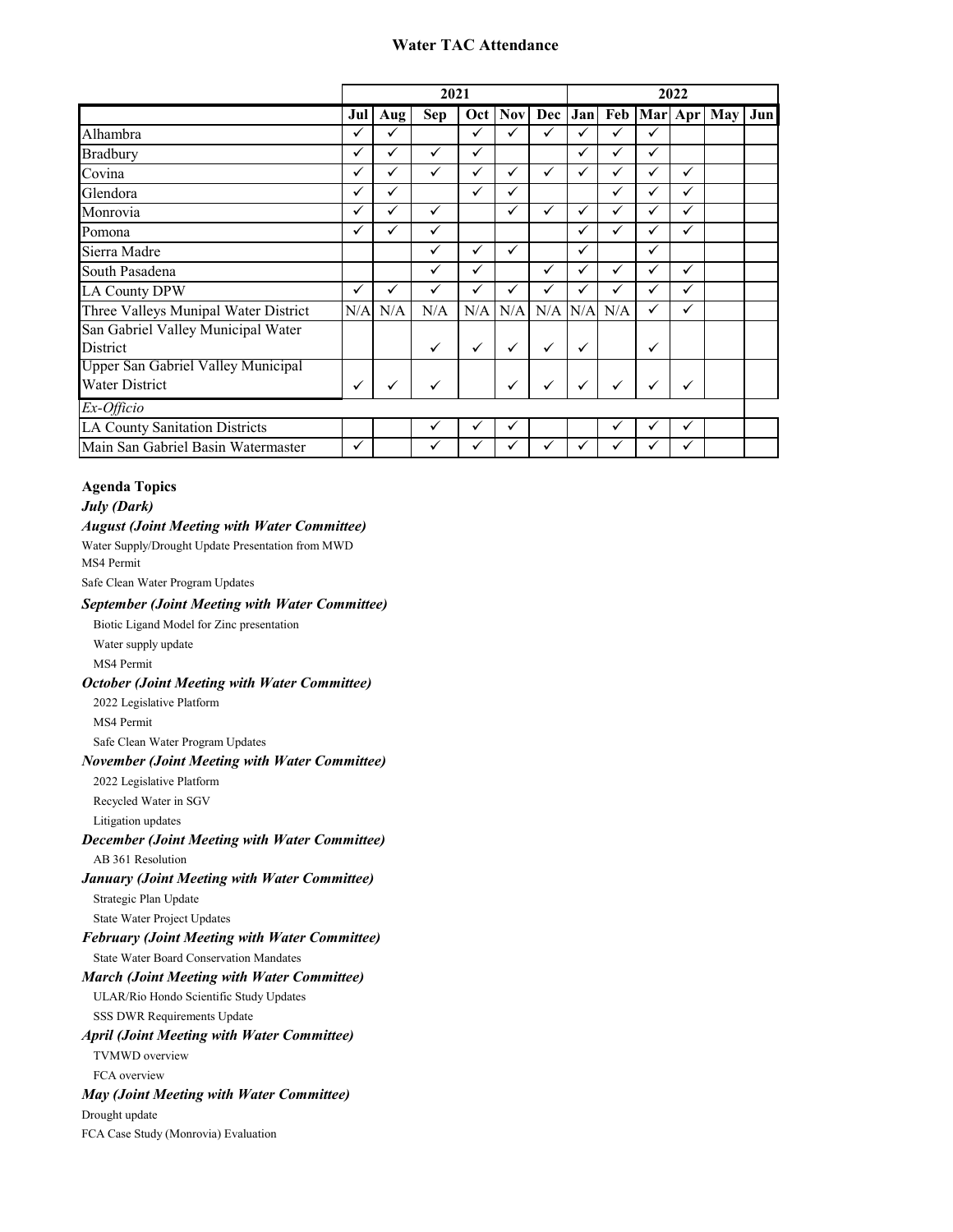# **City Managers' Steering Com.**

|                      |                |              | 2021 |              |              |              |              |              | 2022         |              |     |
|----------------------|----------------|--------------|------|--------------|--------------|--------------|--------------|--------------|--------------|--------------|-----|
|                      | <b>Jul</b> Aug | <b>Sep</b>   | Oct  | <b>Nov</b>   | Dec          | Jan          | Feb          | Mar          | Apr          | <b>May</b>   | Jun |
| Alhambra             | $\checkmark$   | ✓            |      | ✓            | ✓            |              | $\checkmark$ | $\checkmark$ | $\checkmark$ | ✓            | ✓   |
| Arcadia              | $\checkmark$   | ✓            |      | $\checkmark$ | ✓            | ✓            | $\checkmark$ | ✓            | $\checkmark$ | ✓            |     |
| Azusa                | $\checkmark$   | ✓            |      | $\checkmark$ | $\checkmark$ | $\checkmark$ | $\checkmark$ | ✓            | $\checkmark$ | $\checkmark$ |     |
| <b>Bradbury</b>      | $\checkmark$   | ✓            |      |              | ✓            | ✓            | $\checkmark$ | ✓            | $\checkmark$ | ✓            |     |
| Diamond Bar          | $\checkmark$   | $\checkmark$ |      | ✓            | $\checkmark$ | ✓            | $\checkmark$ | ✓            |              | ✓            | ✓   |
| Glendora             | $\checkmark$   | ✓            |      | ✓            | ✓            | $\checkmark$ | $\checkmark$ |              | $\checkmark$ | ✓            | ✓   |
| La Canada Flintridge | $\checkmark$   |              |      | ✓            | ✓            | ✓            |              |              | $\checkmark$ | ✓            | ✓   |
| La Verne             | $\checkmark$   |              |      | ✓            | ✓            | ✓            | $\checkmark$ |              | $\checkmark$ |              | ✓   |
| Montebello           |                | ✓            |      | ✓            | ✓            | ✓            |              | ✓            | $\checkmark$ | ✓            |     |
| <b>Monterey Park</b> |                | ✓            |      |              |              |              | ✓            |              |              |              |     |
| Rosemead             | $\checkmark$   | ✓            |      | $\checkmark$ |              | ✓            | $\checkmark$ |              |              |              |     |
| San Dimas            | $\checkmark$   | ✓            |      | ✓            |              | ✓            |              | $\checkmark$ | $\checkmark$ | ✓            | ✓   |
| San Gabriel          | $\checkmark$   | ✓            |      | $\checkmark$ | $\checkmark$ | $\checkmark$ |              | $\checkmark$ | $\checkmark$ |              |     |
| San Marino           | $\checkmark$   |              |      | $\checkmark$ | $\checkmark$ | $\checkmark$ | $\checkmark$ | $\checkmark$ | $\checkmark$ | ✓            | ✓   |
| South El Monte       | $\checkmark$   |              |      | ✓            | $\checkmark$ | $\checkmark$ |              |              | $\checkmark$ | ✓            |     |
| South Pasadena       |                |              |      |              |              |              |              |              | $\checkmark$ | ✓            |     |
| Temple City          |                | ✓            |      | $\checkmark$ |              | ✓            |              | ✓            | $\checkmark$ | ✓            | ✓   |

# **Agenda Topics**

*July (Dark) February* 

Alhambra Homeless Outreach Services Presentation *March*  Review MSP Guidelines **City Housing Element Approval Update** Review Measure H Recommendations **Affordable Housing Incubator Program and Revolving Loan** 

# *September April*

New SGVCOG President Becky Shevlin Welcome Remark Draft SGVCOG 2022-2023 Budget Measure H Local Return Advocacy FY 2020-2021 SGVCOG Financial Audit

# *October (Dark) May*

Statewide Redistricting Update *June*

Regional Crisis Response Update Statewide Redistricting Update

# *January*

Statewide Redistricting Update Regional Food Recovery Expansion Update on Broadband Efforts

*August* AB 361 Resolution

Update on SGVCOG Policy and Program Projects Blue Ribbon Commission on Homelessness Governance Options

Update on Future Teleconference Meetings City of Duarte 2022 Homeless Count Presentation

**November SGV Wildlife Management Framework** FY 2022-2025 Measure M MSP Proposed MSP Proposed MSP Funding Policy for Awarded Projects

Wildlife Outreach Coordination **Revised MSP Outreach Plan December** SGV VMT Mitigation Fee Study Update

SGVCOG Strategic Plan Update FY 22-23 City Managers' Steering Committee Appointments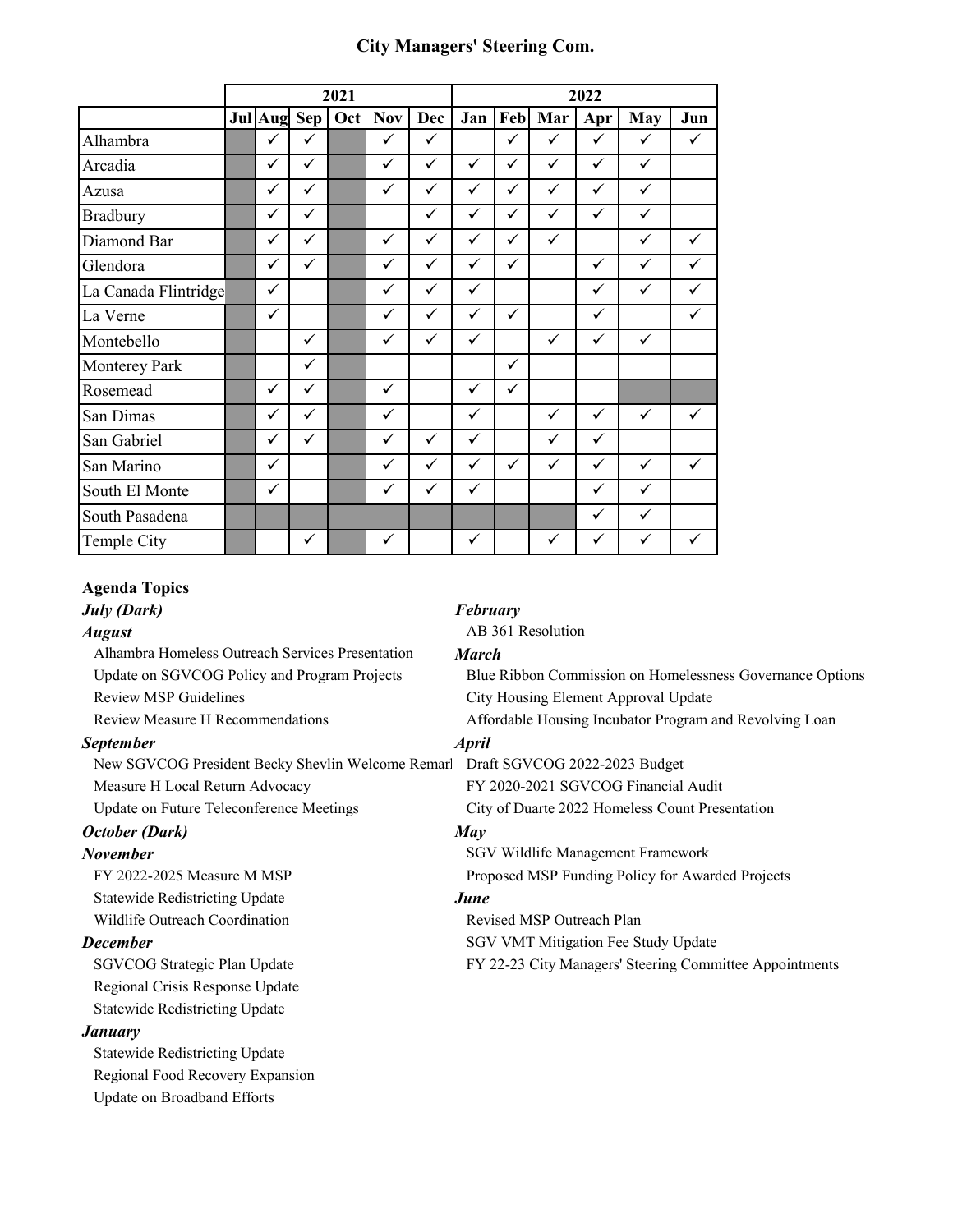## **Homelessness Attendance**

|                     |              |              | 2021         |                     |              |              |              |              |              | 2022                |              |              |              |
|---------------------|--------------|--------------|--------------|---------------------|--------------|--------------|--------------|--------------|--------------|---------------------|--------------|--------------|--------------|
|                     |              |              |              |                     | <b>Nov</b>   |              |              |              |              |                     | Apr          |              |              |
|                     |              |              |              | Jul Aug Sep Oct Nov | Spe          |              |              |              |              | Dec Jan Feb Mar Apr | <b>Spe</b>   |              | May Jun      |
| Arcadia             | ✓            | $\checkmark$ | $\checkmark$ | $\checkmark$        |              | $\checkmark$ | ✓            | $\checkmark$ |              | ✓                   | $\checkmark$ | $\checkmark$ |              |
| Azusa               | $\checkmark$ |              | ✓            |                     | $\checkmark$ | $\checkmark$ | $\checkmark$ | $\checkmark$ | $\checkmark$ | $\checkmark$        | $\checkmark$ |              | ✓            |
| <b>Baldwin Park</b> | ✓            | ✓            | $\checkmark$ | ✓                   |              | $\checkmark$ | $\checkmark$ | ✓            | ✓            | $\checkmark$        |              | $\checkmark$ | ✓            |
| Claremont           | ✓            | $\checkmark$ | $\checkmark$ | $\checkmark$        |              | $\checkmark$ | $\checkmark$ | $\checkmark$ | ✓            | $\checkmark$        | $\checkmark$ | ✓            |              |
| Duarte              | ✓            | $\checkmark$ | $\checkmark$ | ✓                   | $\checkmark$ | $\checkmark$ | $\checkmark$ | ✓            | ✓            |                     |              | ✓            |              |
| Glendora            | $\checkmark$ | $\checkmark$ | ✓            | $\checkmark$        | $\checkmark$ | $\checkmark$ | $\checkmark$ | ✓            | ✓            | ✓                   | $\checkmark$ | $\checkmark$ | $\checkmark$ |
| Irwindale           | $\checkmark$ | $\checkmark$ | $\checkmark$ | $\checkmark$        |              | $\checkmark$ | $\checkmark$ | $\checkmark$ | ✓            | ✓                   |              | $\checkmark$ | ✓            |
| Monrovia            | ✓            | $\checkmark$ | $\checkmark$ | $\checkmark$        | ✓            | ✓            | $\checkmark$ | ✓            | ✓            | $\checkmark$        | $\checkmark$ | ✓            | ✓            |
| Pasadena            |              | $\checkmark$ | $\checkmark$ | ✓                   |              | $\checkmark$ | ✓            | ✓            |              | $\checkmark$        |              | ✓            | ✓            |
| Pomona              | ✓            |              | ✓            | ✓                   | ✓            | ✓            |              | ✓            |              |                     | $\checkmark$ | $\checkmark$ | ✓            |
| Rosemead            |              | ✓            | ✓            | ✓                   |              | ✓            | ✓            | ✓            | ✓            | ✓                   | $\checkmark$ | $\checkmark$ | ✓            |
| South El Monte      | ✓            | ✓            | ✓            | ✓                   |              | $\checkmark$ | ✓            | ✓            | ✓            | ✓                   |              | ✓            | ✓            |
| South Pasadena      |              | ✓            | $\checkmark$ | ✓                   | ✓            | $\checkmark$ | ✓            | ✓            | ✓            | $\checkmark$        | $\checkmark$ | $\checkmark$ | ✓            |
| LA County Dist 1    | ✓            | ✓            | ✓            | $\checkmark$        |              |              |              | ✓            | ✓            | ✓                   |              | ✓            |              |
| <b>USGVMWD</b>      | ✓            | $\checkmark$ | ✓            |                     |              |              |              | $\checkmark$ |              |                     |              |              |              |
| West Covina         |              |              | $\checkmark$ | ✓                   | ✓            |              | $\checkmark$ |              |              |                     |              | ✓            |              |

## **Agenda Topics**

*July (Dark)*

*August*

City of Alhambra Homeless Outreach Services Presentation

City of Huntington Beach HOPE Mobile Crisis Response Presentation

SGVCOG Measure H Funding Recommendations Action Item

## *September*

LAHSA 2021 Housing Inventory Count (HIC) and Shelter Count Presentation

LAHSA Project Roomkey and Homekey Updates Presentation

## *October (9/29)*

LA County DMH Psychiatric Mobile Response Team, Therapeutic Teams, and Mobile Engagement Teams Presentation

LA County DMH Assisted Outpatient Treatment- Laura's Law Presentation

SGVCOG Measure H City Program Application Action Item

## *November (10/27)*

Mental Health Services in Supervisorial District 5 Presentation Advocacy for Homeless Services Funding Discussion Item

## *November Special Meeting (11/22)*

Adopted AB 361 Resolution

## *December*

2022 Strategic Plan

2022 Legislative Priorities

2022 Greater Los Angeles Homeless Count

Caltrans and Homeless Coordinating Financing Council Encampment Resolution Grant Program

## *January*

State Homeless Funds Action Item

LA County's Specialty Substance Use Disorder Treatment System Presentation

*February*

Housing for Health

*March* Blue Ribbon Commission on Homelessness Presentation and Action Item

*April*

El Monte Project Homekey

Redondo Beach Housing Initiative

CARE Court Action Item

*April 26, 2022*

Adopted AB 361 Resolution

*May*

- H.R 7116 Action Item SB 914 Action Item
- Caltrans Homelessness Efforts

Be Well OC Mobile Crisis Response

*June*

AB 2233 Action Item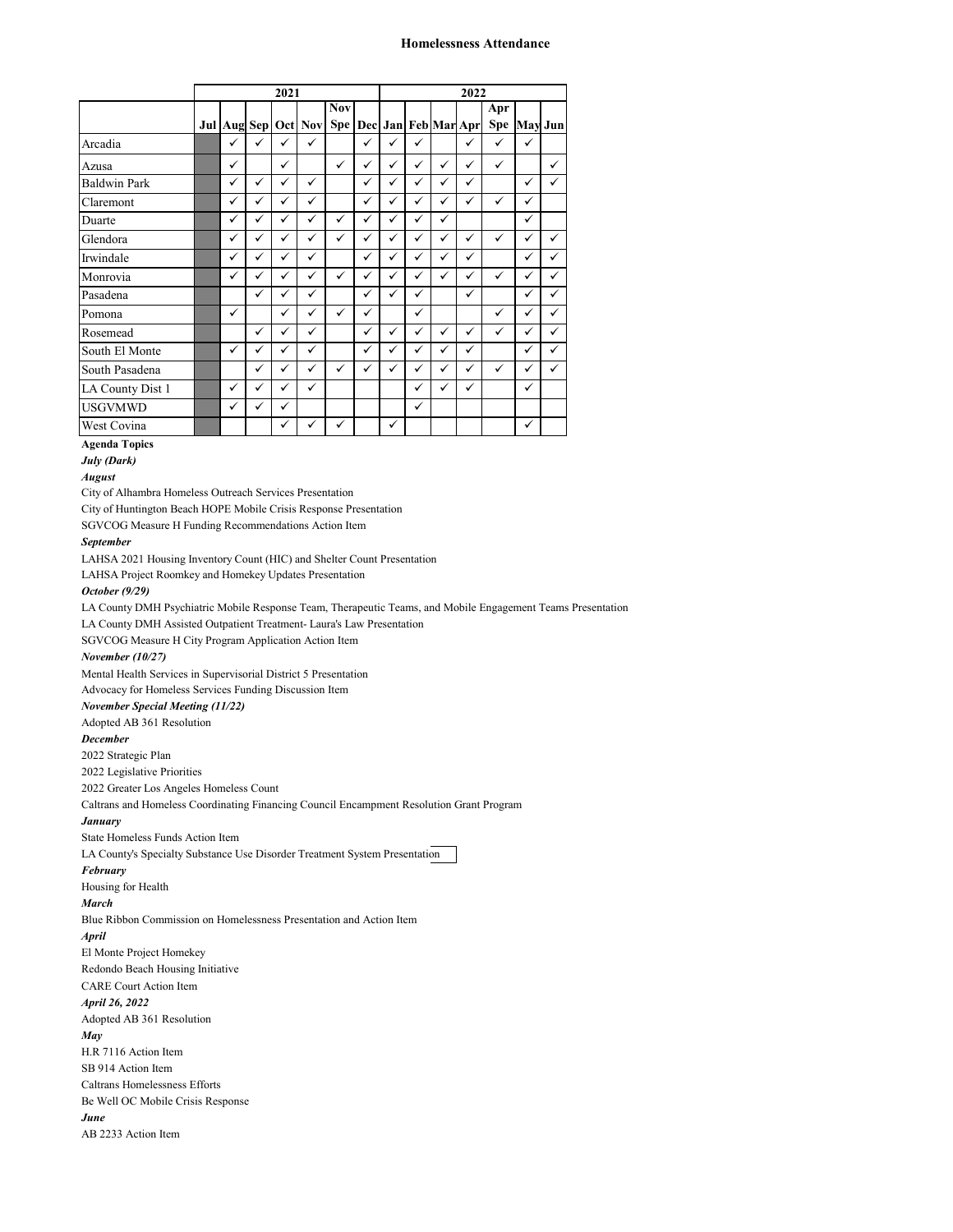# **Planners TAC Attendance**

|                     |              |                         | 2021         |              |              |              |              |             | 2022 |     |     |
|---------------------|--------------|-------------------------|--------------|--------------|--------------|--------------|--------------|-------------|------|-----|-----|
|                     | Jul Aug Sep  |                         |              |              | Oct Nov Dec  | Jan          |              | Feb Mar Apr |      | May | Jun |
| Alhambra            | $\checkmark$ | ✓                       | ✓            | ✓            | ✓            | ✓            | $\checkmark$ |             |      |     |     |
| Arcadia             |              | $\checkmark$            |              | $\checkmark$ |              | $\checkmark$ | $\checkmark$ |             |      |     |     |
| Azusa               | $\checkmark$ | ✓                       | $\checkmark$ |              | $\checkmark$ |              | $\checkmark$ |             |      |     |     |
| <b>Baldwin Park</b> | ✓            | ✓                       |              | $\checkmark$ |              | $\checkmark$ | $\checkmark$ |             |      |     |     |
| Claremont           |              | ✓                       | ✓            | ✓            |              | $\checkmark$ | ✓            |             |      |     |     |
| Covina              | $\checkmark$ | $\checkmark$            | ✓            | ✓            | $\checkmark$ |              | $\checkmark$ |             |      |     |     |
| Diamond Bar         | ✓            | ✓                       | ✓            | ✓            |              | $\checkmark$ | $\checkmark$ |             |      |     |     |
| Duarte              | ✓            | $\checkmark$            | $\checkmark$ | ✓            | $\checkmark$ | ✓            | $\checkmark$ |             |      |     |     |
| El Monte            | ✓            |                         | ✓            | ✓            |              | ✓            | $\checkmark$ |             |      |     |     |
| Glendora            | $\checkmark$ | $\checkmark$            | $\checkmark$ | ✓            |              | $\checkmark$ | $\checkmark$ |             |      |     |     |
| Irwindale           | $\checkmark$ | ✓                       | ✓            | ✓            |              | ✓            | $\checkmark$ |             |      |     |     |
| La Verne            | ✓            |                         | ✓            | ✓            | ✓            | ✓            |              |             |      |     |     |
| Monrovia            | ✓            | ✓                       | ✓            | ✓            |              | ✓            | $\checkmark$ |             |      |     |     |
| Montebello          | $\checkmark$ | $\checkmark$            | ✓            | $\checkmark$ | $\checkmark$ |              | $\checkmark$ |             |      |     |     |
| Monterey Park       |              | ✓                       |              |              |              | $\checkmark$ | ✓            |             |      |     |     |
| Pasadena            |              | $\checkmark$            | $\checkmark$ | ✓            |              |              | ✓            |             |      |     |     |
| Pomona              | $\checkmark$ | ✓                       |              | ✓            |              |              |              |             |      |     |     |
| Rosemead            | ✓            | ✓                       |              | $\checkmark$ | ✓            | $\checkmark$ | $\checkmark$ |             |      |     |     |
| San Dimas           |              | ✓                       | $\checkmark$ | $\checkmark$ |              | ✓            | $\checkmark$ |             |      |     |     |
| San Gabriel         | $\checkmark$ | $\checkmark$            | ✓            | $\checkmark$ |              | $\checkmark$ | $\checkmark$ |             |      |     |     |
| Sierra Madre        | $\checkmark$ | $\checkmark$            | ✓            | $\checkmark$ | $\checkmark$ | $\checkmark$ | $\checkmark$ |             |      |     |     |
| South El Monte      | ✓            | $\overline{\checkmark}$ | ✓            | $\checkmark$ | ✓            |              | $\checkmark$ |             |      |     |     |
| South Pasadena      |              |                         |              |              | $\checkmark$ | $\checkmark$ |              |             |      |     |     |
| Temple City         | ✓            | ✓                       | ✓            | $\checkmark$ | $\checkmark$ | $\checkmark$ | $\checkmark$ |             |      |     |     |
| L.A. County DRP     | $\checkmark$ | ✓                       | ✓            |              |              | ✓            | ✓            |             |      |     |     |

# **Agenda Topics**

# *July (Dark)*

# *August*

San Gabriel Valley Regional Food Recovery Program

FY 2022-2025 MSP Active Transportation, Bus System Improvements, and First/Last Mile Guidelines 2021 Energy Champion Awards Progress Updates

# *September*

SGVCOG Regional Early Action Planning Projects Legislative Updates: SB 9 (Atkins) Los Angeles County Climate Vulnerability Assessment Wildfire Prevention Planning in the San Gabriel Valley

## *October*

SB 9 Discussion

Legislative Updates

# *November*

MSP Recommendations Tiny Home Virtual Tour

# *December*

AB 361 Resolution

# *January*

Esat San Gabriel Valley Transportation Plan SGVCOG Transit Feasibility Study

# *February*

Housing Element Discussion REAP Updates